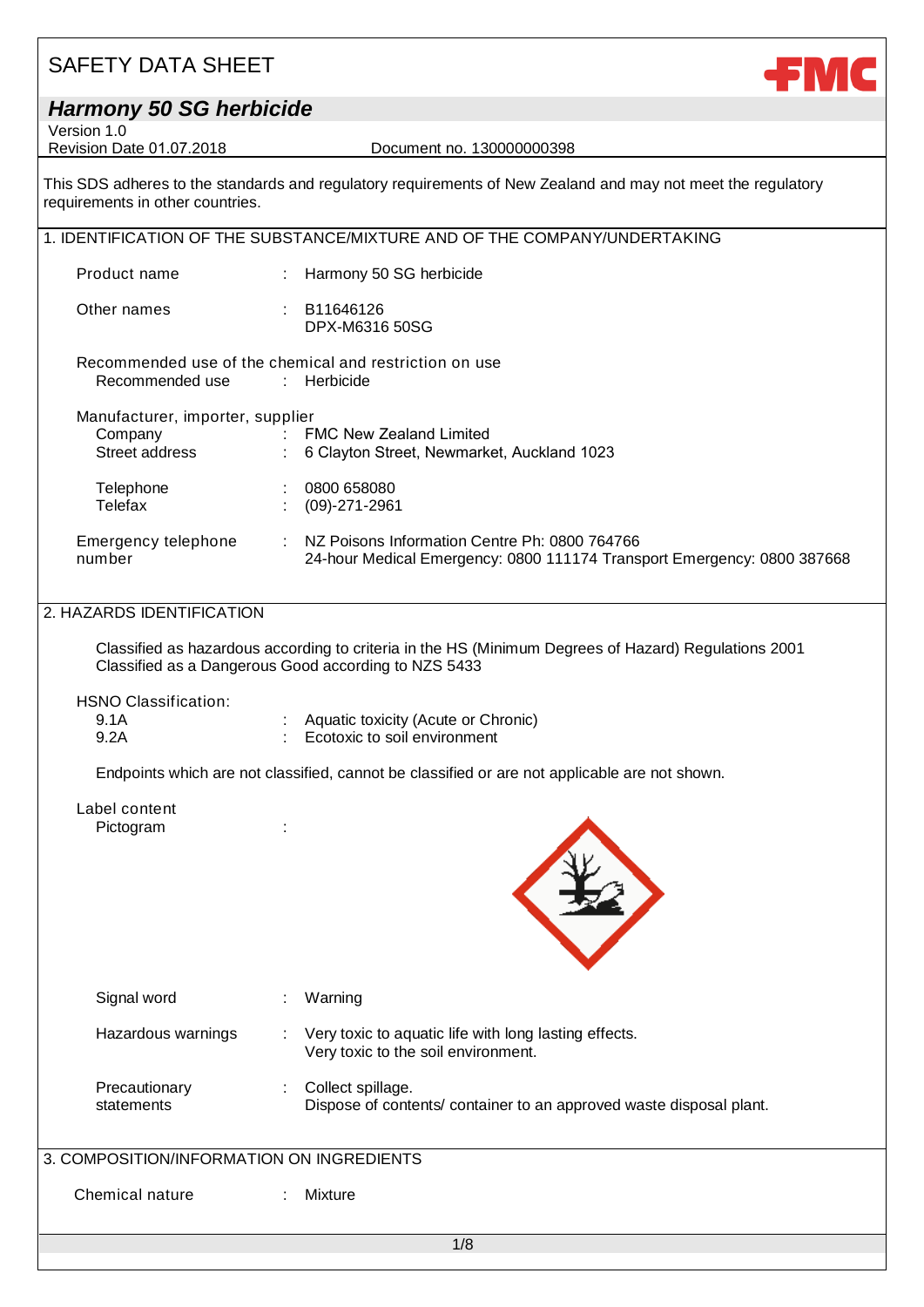# SAFETY DATA SHEET *Harmony 50 SG herbicide*

Version 1.0<br>Revision Date 01.07.2018

Document no. 130000000398

**FMC** 

**Components** 

| Chemical name         | CAS-No.    | Concentration |
|-----------------------|------------|---------------|
| Thifensulfuron methyl | 79277-27-3 | 50 %          |
| Other Ingredients     |            | 50%           |

#### 4. FIRST AID MEASURES

Never give anything by mouth to an unconscious person. Have the product container or label with you when calling a poison control center or doctor, or going for treatment.

| Inhalation                                               | Remove person to fresh air. If signs/symptoms continue, get medical attention.<br>Artificial respiration and/or oxygen may be necessary. Call a poison control center<br>or doctor for treatment advice.                                                                       |
|----------------------------------------------------------|--------------------------------------------------------------------------------------------------------------------------------------------------------------------------------------------------------------------------------------------------------------------------------|
| Skin contact                                             | Take off all contaminated clothing immediately. Rinse skin immediately with plenty<br>of water for 15-20 minutes. Call a poison control center or doctor for treatment<br>advice.                                                                                              |
| Eye contact                                              | Hold eye open and rinse slowly and gently with water for 15-20 minutes. Remove<br>contact lenses, if present, after the first 5 minutes, then continue rinsing eye. Call<br>a poison control center or doctor for treatment advice.                                            |
| Ingestion                                                | Have person sip a glass of water if able to swallow. DO NOT induce vomiting<br>unless directed to do so by a physician or poison control center. Never give<br>anything by mouth to an unconscious person. Call a poison information centre or<br>doctor for treatment advice. |
| Most important<br>symptoms/effects, acute<br>and delayed | : No information available.                                                                                                                                                                                                                                                    |
| Protection of first-aiders                               | No information available.                                                                                                                                                                                                                                                      |
| Notes to physician                                       | No information available.                                                                                                                                                                                                                                                      |

### 5. FIREFIGHTING MEASURES

| Suitable extinguishing<br>media                  | ÷ | Water spray, Dry chemical, Foam, Carbon dioxide (CO2)                              |
|--------------------------------------------------|---|------------------------------------------------------------------------------------|
| Unsuitable extinguishing<br>media                |   | High volume water jet, (contamination risk)                                        |
| Specific hazards                                 |   | Under severe dusting conditions, this material may form explosive mixtures in air. |
| Special protective<br>equipment for firefighters |   | Wear full protective clothing and self-contained breathing apparatus.              |
| Specific extinguishing<br>methods                |   | No information available.                                                          |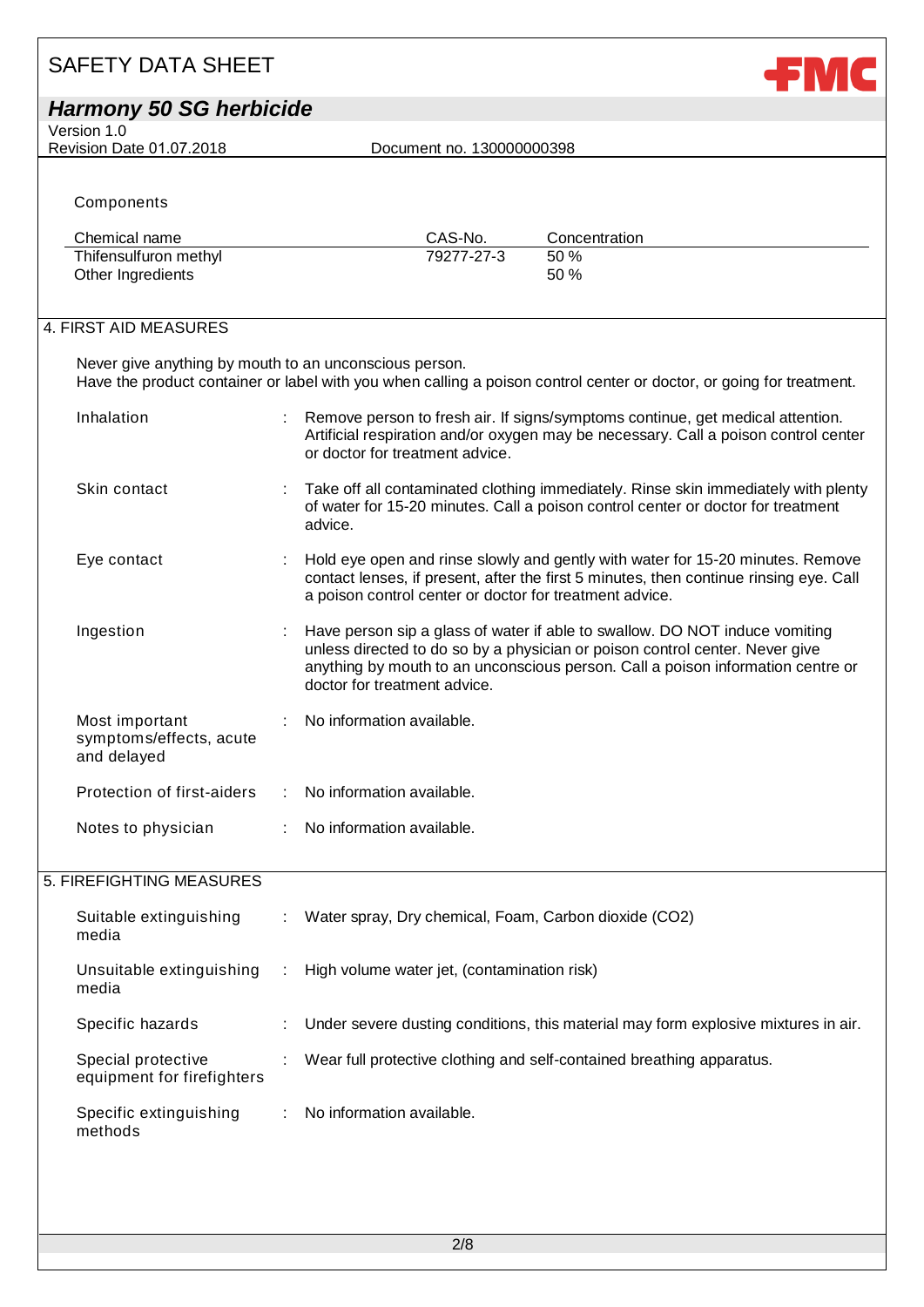| <b>SAFETY DATA SHEET</b>                                                  |                                                                                                                                                                                                                                                                                                                                                                                                                                                                                                                                     |
|---------------------------------------------------------------------------|-------------------------------------------------------------------------------------------------------------------------------------------------------------------------------------------------------------------------------------------------------------------------------------------------------------------------------------------------------------------------------------------------------------------------------------------------------------------------------------------------------------------------------------|
| <b>Harmony 50 SG herbicide</b>                                            |                                                                                                                                                                                                                                                                                                                                                                                                                                                                                                                                     |
| Version 1.0<br>Revision Date 01.07.2018                                   | Document no. 130000000398                                                                                                                                                                                                                                                                                                                                                                                                                                                                                                           |
| Further information                                                       | Prevent fire extinguishing water from contaminating surface water or the ground<br>water system. Collect contaminated fire extinguishing water separately. This must<br>not be discharged into drains. Fire residues and contaminated fire extinguishing<br>water must be disposed of in accordance with local regulations.<br>(on small fires) If area is heavily exposed to fire and if conditions permit, let fire<br>burn itself out since water may increase the area contaminated. Cool<br>containers/tanks with water spray. |
| Hazchem Code                                                              | 2Z                                                                                                                                                                                                                                                                                                                                                                                                                                                                                                                                  |
| 6. ACCIDENTAL RELEASE MEASURES                                            |                                                                                                                                                                                                                                                                                                                                                                                                                                                                                                                                     |
| Personal precautions,<br>protective equipment and<br>emergency procedures | Evacuate personnel, thoroughly ventilate area, use self-contained breathing<br>apparatus. Use personal protective equipment.                                                                                                                                                                                                                                                                                                                                                                                                        |
| Environmental<br>precautions                                              | Prevent material from entering sewers, waterways, or low areas.                                                                                                                                                                                                                                                                                                                                                                                                                                                                     |
| Methods and materials<br>for containment and<br>cleaning up               | Sweep up and shovel into suitable containers for disposal. For minor spills, leaks,<br>etc., follow all precautions indicated on the label and clean up immediately. Take<br>special care to avoid contamination of equipment and facilities during cleanup<br>procedures and disposal of wastes.                                                                                                                                                                                                                                   |
| Additional advice                                                         | Never return spills in original containers for re-use. Dispose of in accordance with<br>local regulations.                                                                                                                                                                                                                                                                                                                                                                                                                          |
| 7. HANDLING AND STORAGE                                                   |                                                                                                                                                                                                                                                                                                                                                                                                                                                                                                                                     |
| Handling                                                                  |                                                                                                                                                                                                                                                                                                                                                                                                                                                                                                                                     |
| Technical<br>measures/Precautions                                         | Wash hands before breaks and immediately after handling the product. Remove<br>and wash contaminated clothing before re-use.                                                                                                                                                                                                                                                                                                                                                                                                        |
| Precautions for safe<br>handling                                          | No information available.                                                                                                                                                                                                                                                                                                                                                                                                                                                                                                           |
| Storage                                                                   |                                                                                                                                                                                                                                                                                                                                                                                                                                                                                                                                     |
| Suitable storage<br>conditions                                            | Do not contaminate water, other pesticides, fertilizer, food or feed in storage.<br>Store in original container. Store in a cool, dry place. Keep out of the reach of<br>children.                                                                                                                                                                                                                                                                                                                                                  |
| 8. EXPOSURE CONTROLS/PERSONAL PROTECTION                                  |                                                                                                                                                                                                                                                                                                                                                                                                                                                                                                                                     |
| Control parameters                                                        |                                                                                                                                                                                                                                                                                                                                                                                                                                                                                                                                     |
| No information available.                                                 |                                                                                                                                                                                                                                                                                                                                                                                                                                                                                                                                     |
| <b>Engineering measures</b>                                               | Ensure adequate ventilation.                                                                                                                                                                                                                                                                                                                                                                                                                                                                                                        |
| <b>Biological occupational</b><br>exposure limits                         | No information available.                                                                                                                                                                                                                                                                                                                                                                                                                                                                                                           |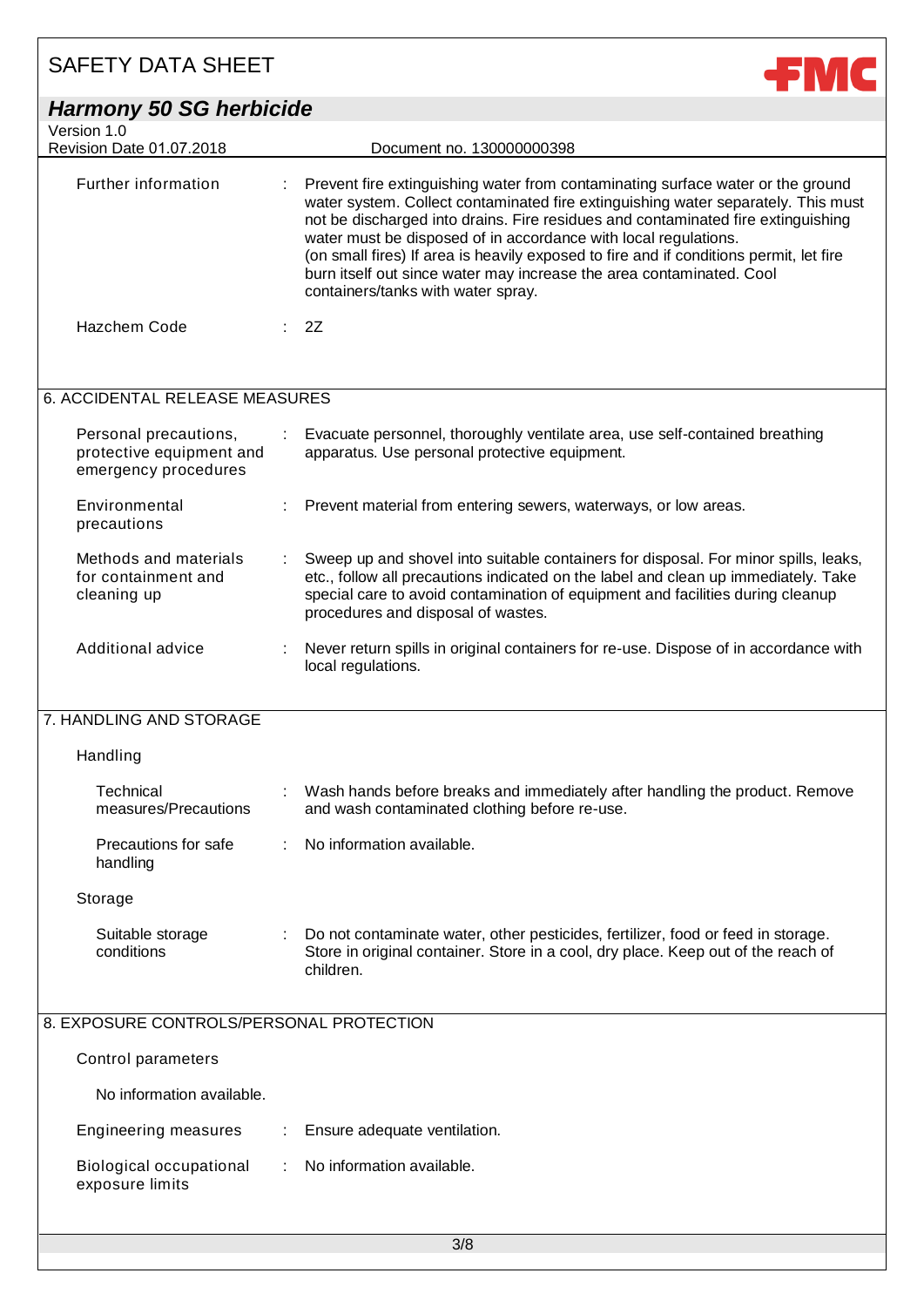| <b>Harmony 50 SG herbicide</b> |  |  |
|--------------------------------|--|--|
|--------------------------------|--|--|

Version 1.0

Revision Date 01.07.2018 Document no. 130000000398



#### **Personal protective equipment**

| Respiratory protection | ÷ | Where there is potential for airborne exposures in excess of applicable limits, wear<br>approved respiratory protection with dust/mist cartridge.                                                                                                                                                     |
|------------------------|---|-------------------------------------------------------------------------------------------------------------------------------------------------------------------------------------------------------------------------------------------------------------------------------------------------------|
| Hand protection        |   | : Material: Protective gloves                                                                                                                                                                                                                                                                         |
| Eye protection         |   | Wear protective eyewear to prevent contact with this substance.                                                                                                                                                                                                                                       |
| Skin protection        |   | Wear protective clothing such as gloves, apron, boots, or coveralls, as<br>appropriate.                                                                                                                                                                                                               |
| Hygiene measures       |   | : Avoid contact with skin, eyes and clothing. Wash hands thoroughly with soap and<br>water after handling and before eating, drinking, chewing gum, using tobacco, or<br>using the toilet. Wash all protective clothing after use.                                                                    |
| Protective measures    | ÷ | All chemical protective clothing should be visually inspected prior to use. Clothing<br>and gloves should be replaced in case of chemical or physical damage or if<br>contaminated.<br>End users of this product should follow label instructions for personal protection<br>when using this product. |

### 9. PHYSICAL AND CHEMICAL PROPERTIES

| Appearance (Physical state, form, colour, etc.)<br>Physical state<br>Form<br>Colour            | ÷                         | solid<br>granules<br>light brown                          |
|------------------------------------------------------------------------------------------------|---------------------------|-----------------------------------------------------------|
| Odour                                                                                          | ÷                         | mild                                                      |
| Odour Threshold                                                                                | $\mathbb{R}^{\mathbb{Z}}$ | No information available.                                 |
| рH                                                                                             |                           | $: 8.7 - 9.7$                                             |
| Melting point/freezing point<br>Melting point/range                                            |                           | $\therefore$ ca.182 °C                                    |
| Initial boiling point and boiling range<br>No information available.                           |                           |                                                           |
| Flash point                                                                                    | ÷                         | Not applicable                                            |
| <b>Evaporation rate</b>                                                                        | $\mathbb{R}^{\mathbb{Z}}$ | No information available.                                 |
|                                                                                                |                           | Flammability (solid, gas) : The product is not flammable. |
| Upper/lower flammability or explosive limits<br>Upper explosion limit<br>Lower explosion limit |                           | : No information available.<br>$: 0.1 - 0.25$ g/l         |
| Vapour pressure                                                                                | ÷                         | No information available.                                 |
| Vapour density                                                                                 | t.                        | No information available.                                 |
| Density<br><b>Bulk density</b>                                                                 | t                         | 696 kg/m3                                                 |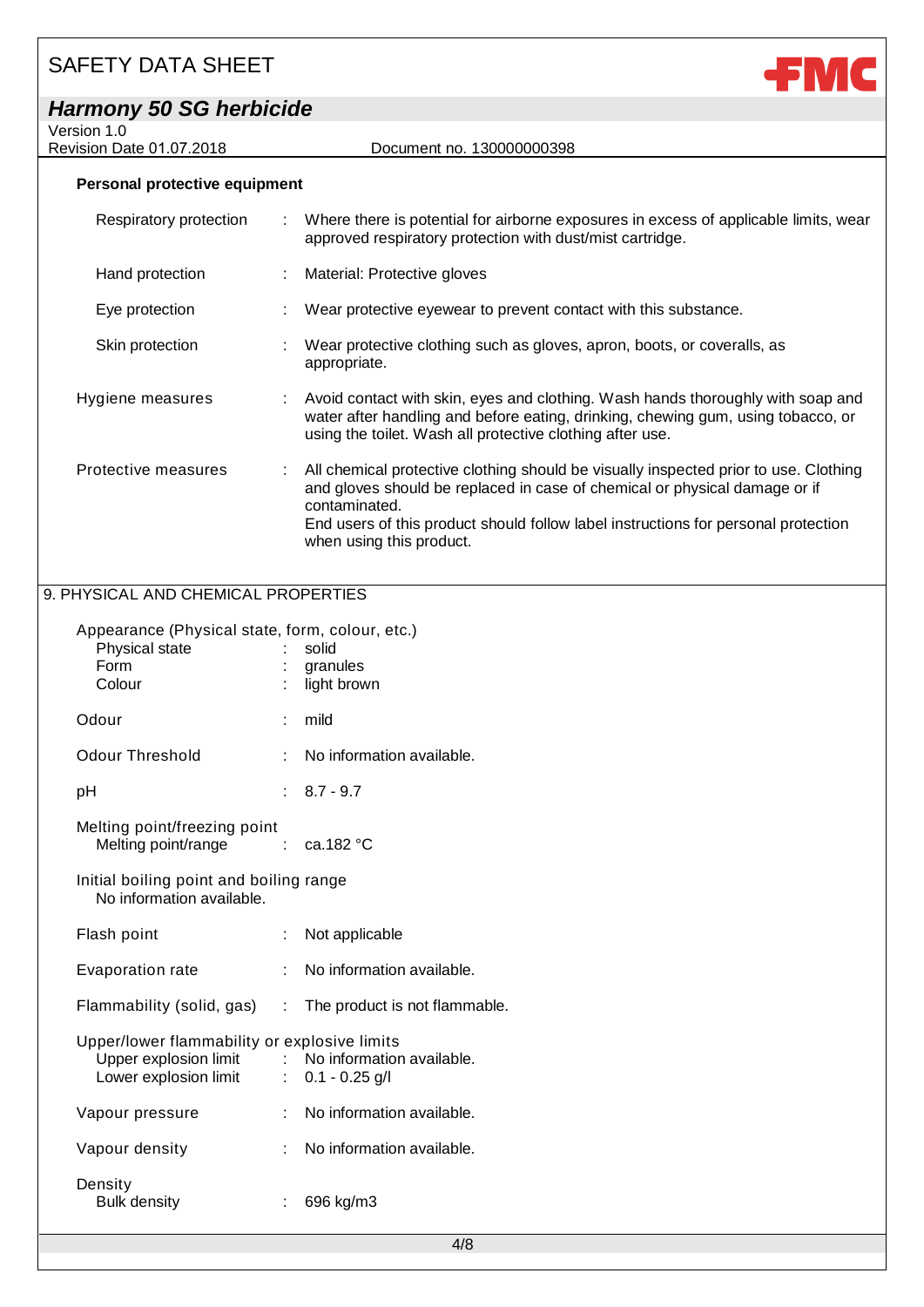decomposition products

## *Harmony 50 SG herbicide*

Version 1.0

Revision Date 01.07.2018 Document no. 130000000398

**FMC** 

|                                                               |                             | packed                                                |
|---------------------------------------------------------------|-----------------------------|-------------------------------------------------------|
|                                                               |                             |                                                       |
| Solubility(ies)<br>Water solubility                           | ÷                           | soluble                                               |
| Partition coefficient: n-<br>octanol/water                    | $\mathcal{L}^{\mathcal{L}}$ | No information available.                             |
| <b>Auto-ignition temperature</b><br>No information available. |                             |                                                       |
| Decomposition<br>temperature                                  |                             | No information available.                             |
| Viscosity<br>Viscosity, kinematic                             | ÷                           | No information available.                             |
| Molecular weight                                              | $\mathbb{R}^{\mathbb{Z}}$   | No information available.                             |
| 10. STABILITY AND REACTIVITY                                  |                             |                                                       |
|                                                               |                             |                                                       |
| Reactivity                                                    | ÷                           | No information available.                             |
| Chemical stability                                            | ÷.                          | Stable at normal temperatures and storage conditions. |
| Possibility of hazardous<br>reactions                         | ÷                           | Polymerization will not occur.                        |
| Conditions to avoid                                           | ÷                           | None reasonably foreseeable.                          |

| Materials to avoid | : No materials to be especially mentioned. |
|--------------------|--------------------------------------------|
| Hazardous          | : No information available.                |

| ÷ | LD50/Rat: $>$ 5,000 mg/kg                                        |
|---|------------------------------------------------------------------|
|   | LC50/4 h/Rat(dust/mist): $>$ 5.3 mg/l                            |
|   |                                                                  |
|   | LD50/Rabbit: $> 5,000$ mg/kg                                     |
|   |                                                                  |
|   |                                                                  |
|   | : Species: Rabbit                                                |
|   | Result: No skin irritation                                       |
|   |                                                                  |
|   | Species: Rabbit                                                  |
|   | Result: No eye irritation                                        |
|   |                                                                  |
|   |                                                                  |
|   | Species: Guinea pig                                              |
|   | Result: Animal test did not cause sensitization by skin contact. |
|   |                                                                  |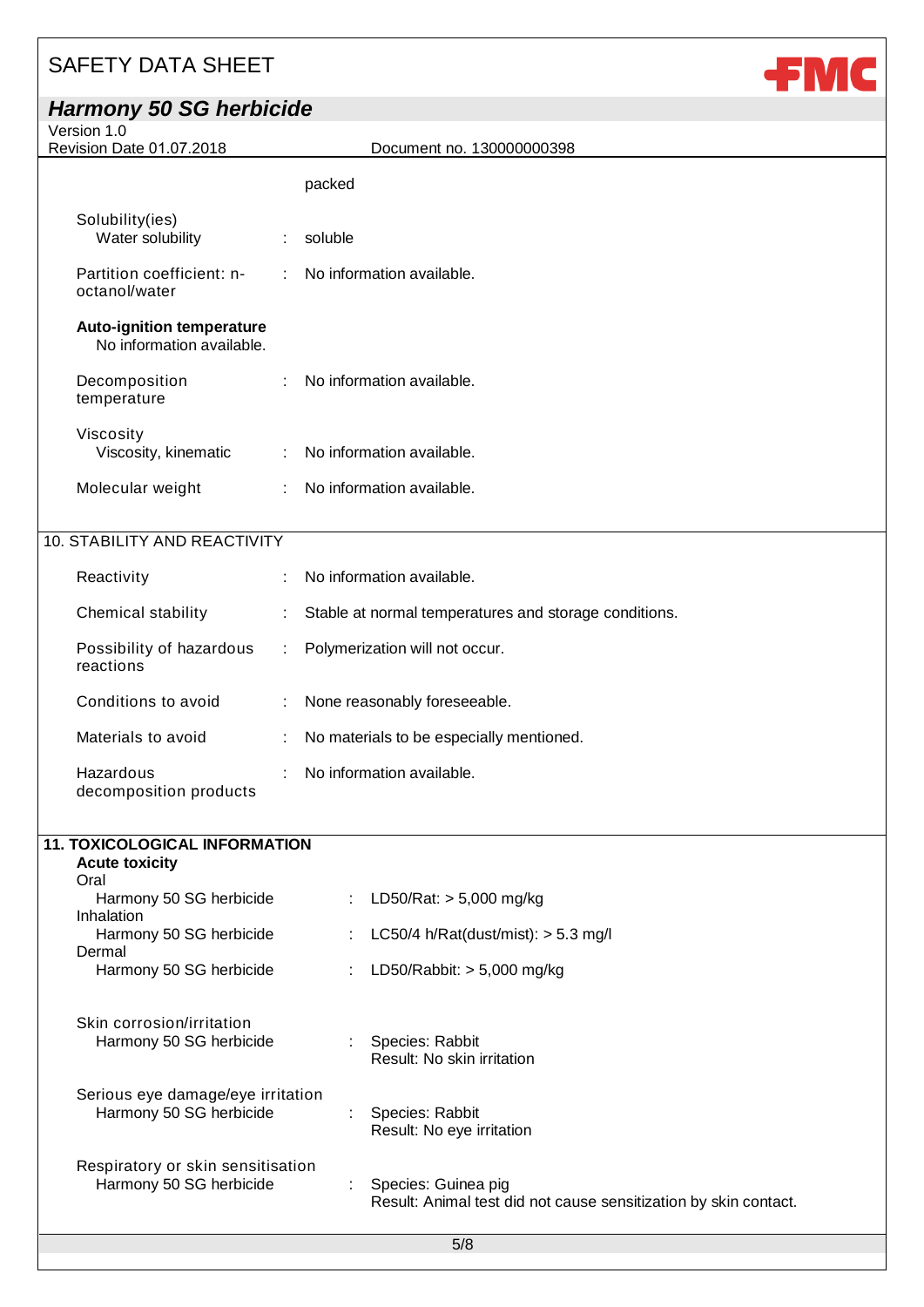|                                                    | Document no. 130000000398                                                                                                                      |
|----------------------------------------------------|------------------------------------------------------------------------------------------------------------------------------------------------|
|                                                    |                                                                                                                                                |
|                                                    |                                                                                                                                                |
|                                                    | Tests on bacterial or mammalian cell cultures did not show mutagenic<br>effects. Animal testing did not show any mutagenic effects.            |
|                                                    |                                                                                                                                                |
|                                                    | Animal testing did not show any carcinogenic effects.                                                                                          |
|                                                    |                                                                                                                                                |
|                                                    | Reproductive toxicity: No toxicity to reproduction                                                                                             |
|                                                    | Animal testing showed no reproductive toxicity.                                                                                                |
|                                                    | Teratogenicity: Did not show teratogenic effects in animal experiments.<br>Animal testing showed effects on embryo-fetal development at levels |
|                                                    | equal to or above those causing maternal toxicity.                                                                                             |
|                                                    |                                                                                                                                                |
|                                                    |                                                                                                                                                |
| Specific target organ toxicity - single exposure   |                                                                                                                                                |
|                                                    | The substance or mixture is not classified as specific target organ                                                                            |
|                                                    | toxicant, single exposure.                                                                                                                     |
| Specific target organ toxicity - repeated exposure |                                                                                                                                                |
|                                                    | Refer to acute toxicity and/or repeated dose toxicity data for more                                                                            |
|                                                    | information on target organs if applicable.                                                                                                    |
|                                                    |                                                                                                                                                |
|                                                    | No aspiration toxicity classification                                                                                                          |
|                                                    |                                                                                                                                                |
|                                                    | Information given is based on data on the components and the toxicology                                                                        |
|                                                    | of similar products.                                                                                                                           |
|                                                    |                                                                                                                                                |

**JEMC** 

### **12. ECOLOGICAL INFORMATION**

| <b>Ecotoxicity effects</b><br>Acute and prolonged toxicity to fish<br>Harmony 50 SG herbicide | LC50/96 h/Oncorhynchus mykiss (rainbow trout): $> 120$ mg/l<br>÷.                                                            |
|-----------------------------------------------------------------------------------------------|------------------------------------------------------------------------------------------------------------------------------|
| Toxicity to aquatic plants<br>Harmony 50 SG herbicide                                         | EbC50/72 h/Pseudokirchneriella subcapitata (green algae): 0.605 mg/l<br>t.<br>EC50/14 d/Lemna gibba (duckweed): 0.00130 mg/l |
| Acute toxicity to aquatic invertebrates<br>Harmony 50 SG herbicide                            | EC50/48 h/Daphnia magna (Water flea): > 120 mg/l                                                                             |
| Chronic toxicity to aquatic Invertebrates<br>Thifensulfuron methyl                            | NOEC/28 d/Americamysis bahia (mysid shrimp): 7.93 mg/l                                                                       |
| <b>Persistence and degradability</b><br>No information available.                             |                                                                                                                              |
| <b>Bioaccumulation</b><br>No information available.                                           |                                                                                                                              |
| <b>Mobility in soil</b>                                                                       |                                                                                                                              |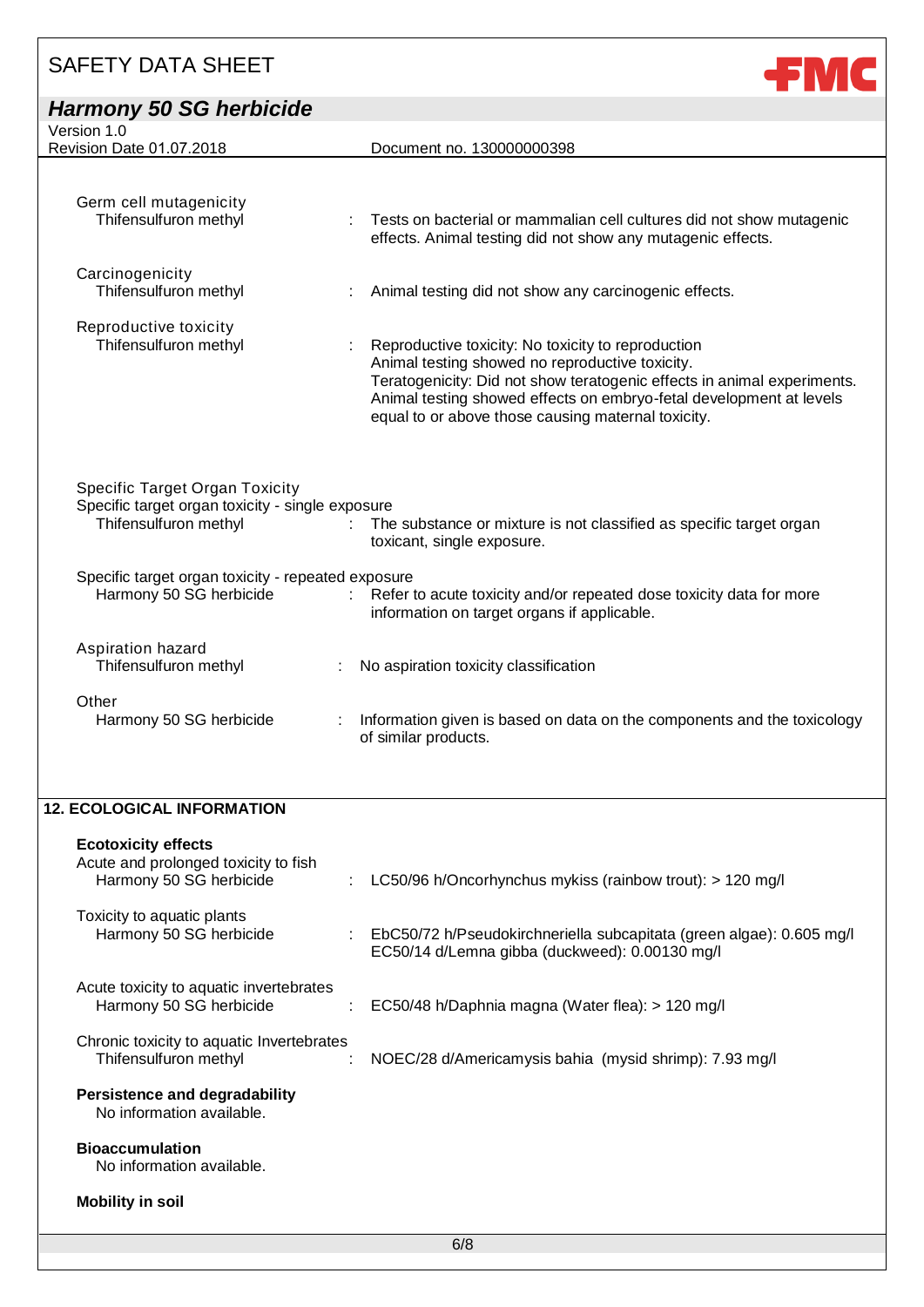| <b>Harmony 50 SG herbicide</b><br>Version 1.0                                                         |                                                                                                                                                                                                                                                                                                                                                                                                                                                                                                                                                         |
|-------------------------------------------------------------------------------------------------------|---------------------------------------------------------------------------------------------------------------------------------------------------------------------------------------------------------------------------------------------------------------------------------------------------------------------------------------------------------------------------------------------------------------------------------------------------------------------------------------------------------------------------------------------------------|
| Revision Date 01.07.2018                                                                              | Document no. 130000000398                                                                                                                                                                                                                                                                                                                                                                                                                                                                                                                               |
| No information available.                                                                             |                                                                                                                                                                                                                                                                                                                                                                                                                                                                                                                                                         |
| Other adverse effects<br>Harmony 50 SG herbicide                                                      | See product label for additional application instructions relating to<br>environmental precautions.                                                                                                                                                                                                                                                                                                                                                                                                                                                     |
| 13. DISPOSAL CONSIDERATIONS                                                                           |                                                                                                                                                                                                                                                                                                                                                                                                                                                                                                                                                         |
| Waste disposal methods<br>$\mathcal{L}_{\mathcal{A}}$                                                 | In accordance with local and national regulations. The product should not be<br>allowed to enter drains, water courses or the soil.                                                                                                                                                                                                                                                                                                                                                                                                                     |
| Contaminated packaging<br>÷                                                                           | Do not re-use empty containers.                                                                                                                                                                                                                                                                                                                                                                                                                                                                                                                         |
| 14. TRANSPORT INFORMATION                                                                             |                                                                                                                                                                                                                                                                                                                                                                                                                                                                                                                                                         |
| <b>NZS 5433</b><br>UN number<br>Proper shipping name<br><b>Class</b><br>Packing group                 | 3077<br>ENVIRONMENTALLY HAZARDOUS SUBSTANCE, SOLID, N.O.S.<br>(Thifensulfuron-methyl)<br>9<br>III                                                                                                                                                                                                                                                                                                                                                                                                                                                       |
| <b>IMDG</b><br>UN number<br>Proper shipping name<br><b>Class</b><br>Packing group<br>Marine pollutant | 3077<br>ENVIRONMENTALLY HAZARDOUS SUBSTANCE, SOLID, N.O.S.<br>(Thifensulfuron-methyl)<br>9<br>III<br>yes                                                                                                                                                                                                                                                                                                                                                                                                                                                |
| <b>IATA</b><br>UN number<br>Proper shipping name<br>Class<br>Packing group                            | 3077<br>ENVIRONMENTALLY HAZARDOUS SUBSTANCE, SOLID, N.O.S.<br>(Thifensulfuron-methyl)<br>9<br>$\mathop{\mathrm{III}}\nolimits$                                                                                                                                                                                                                                                                                                                                                                                                                          |
| Matters needing attention<br>for transportation                                                       | Marine Pollutants in single or combination packaging containing a net quantity per<br>single or inner packaging of 5 L or less for liquids or having a net mass per single<br>or inner packaging of 5 KG or less for solids may be transported as non-<br>dangerous goods as provided in section 2.10.2.7 of IMDG code and IATA special<br>provision A197. If the product meets these special provisions, it may be shipped in<br>New Zealand as a non-dangerous goods under provisions in NZS 5433 code<br>which accepts IMDG and IATA classification. |
| <b>15. REGULATORY INFORMATION</b>                                                                     |                                                                                                                                                                                                                                                                                                                                                                                                                                                                                                                                                         |
| <b>HSNO Number</b>                                                                                    | HSR001742                                                                                                                                                                                                                                                                                                                                                                                                                                                                                                                                               |
| <b>HSNO Controls</b>                                                                                  | E1, E2, E5, E6, E7, E8<br>11, 13, 19, 111, 116, 119, 121, 123, 128, 129<br>D4, D5, D6, D7, D8<br>EM1, EM6, EM7, EM8, EM11, EM13, AH1<br>P1, P3, P13, P15, PG3                                                                                                                                                                                                                                                                                                                                                                                           |
|                                                                                                       | 7/8                                                                                                                                                                                                                                                                                                                                                                                                                                                                                                                                                     |

**JSMC**